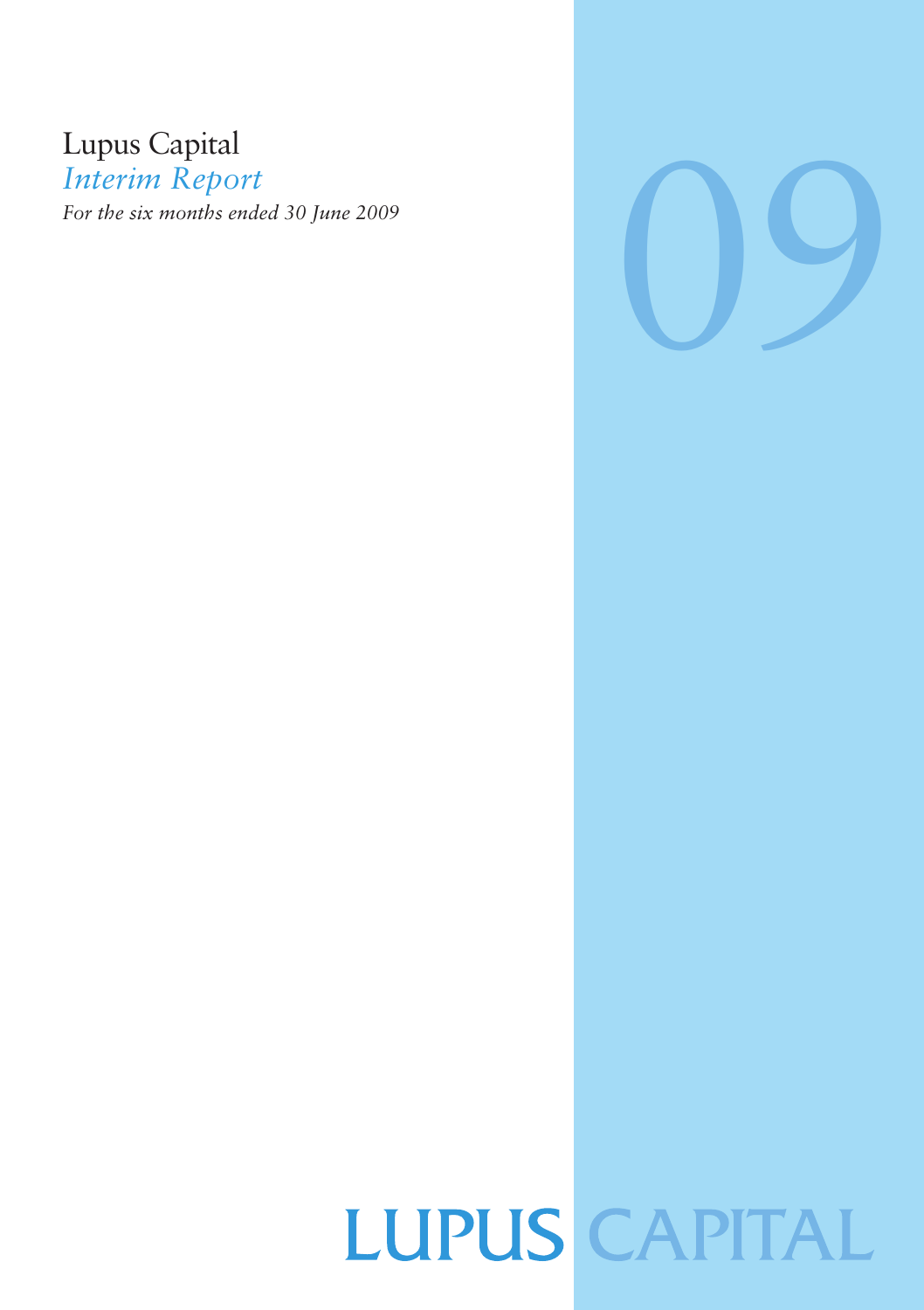Interim Report 2009

- Key Corporate Objectives
- Chairman and Chief Executive Officer's statement
- Condensed consolidated income statement
- Condensed consolidated statement of comprehensive income
- Condensed consolidated statement of changes in equity
- Condensed consolidated statement of financial position
- Condensed consolidated cash flow statement
- Notes to the Interim Report
- Independent review report to Lupus Capital plc
- Directors and advisers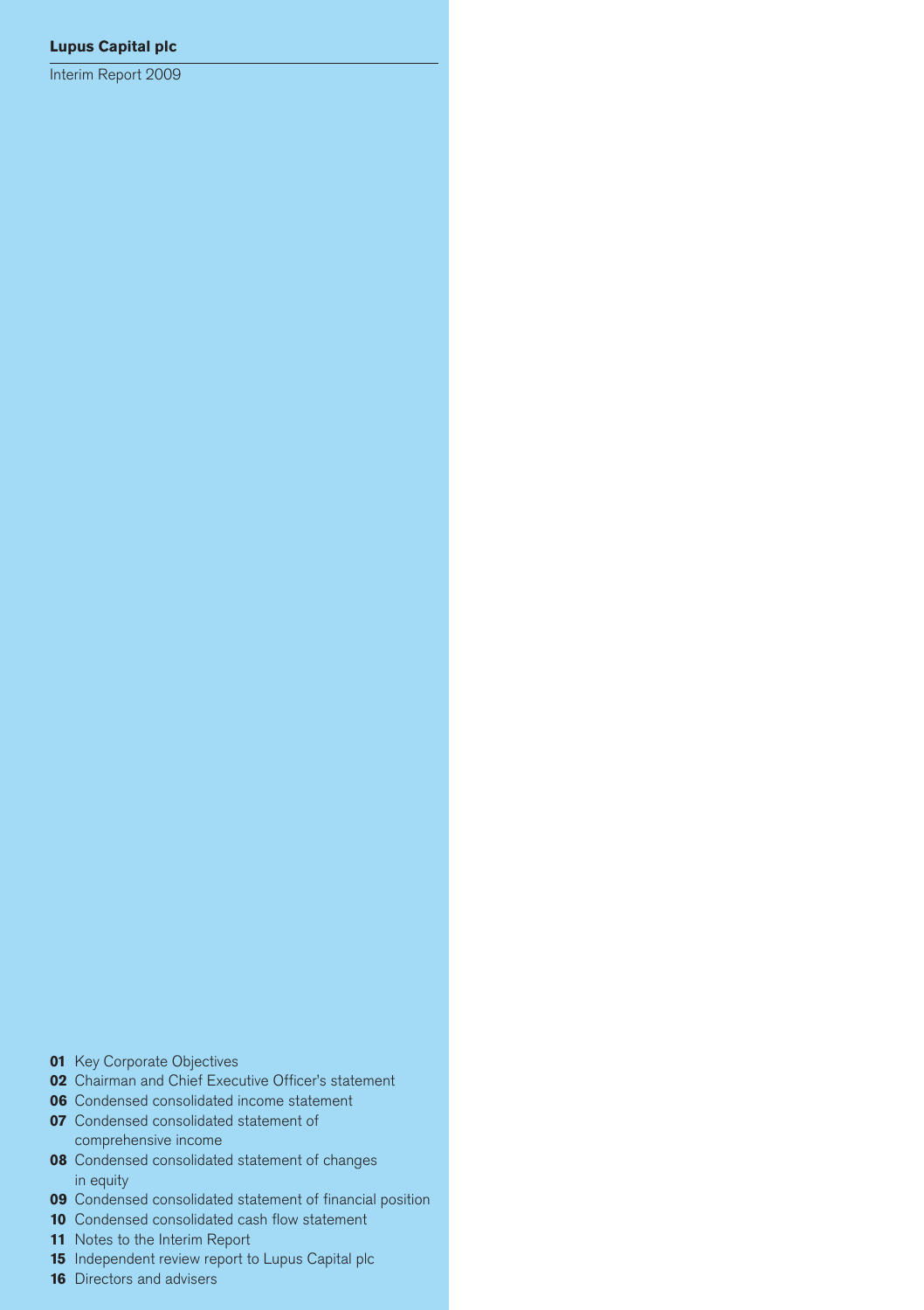## Key Corporate Objectives:

- *• Increase shareholder value*
- *• Execute an integrated product and customer focussed business plan*
- *• Be a top three supplier in each of the markets we operate in*
- *• Ensure sustained high levels of customer satisfaction*
- *• Be known in our markets for leading edge products*
- *• Ensure customer awareness of entire product range*
- *• Timely and complete reporting to relevant parties*
- *• Visible alignment of Board and management*
- *• Be an employer of choice in the regions we operate in*
- *• Appropriate Board and management structure*

## Financial Summary £'000s

|                                                            | H1 2009           | H1 2008           | FY 2008           |
|------------------------------------------------------------|-------------------|-------------------|-------------------|
| Revenue                                                    | 117,009           | 137,020           | 266,559           |
| Operating profit before exceptional items and amortisation | 12.091            | 18.791            | 36,619            |
| Adjusted profit before tax                                 | 7.515             | 14.459            | 27,685            |
| Net debt                                                   | 120.074           | 112.237           | 145.321           |
| Cash inflow from operations                                | 11.022            | 12.227            | 30,873            |
| Adjusted earnings per share                                | 4.05 <sub>p</sub> | 7.56 <sub>p</sub> | 14.83p            |
| Dividend per share                                         | nil               | 2.06 <sub>D</sub> | 2.06 <sub>p</sub> |

## Operational Summary

- *• The Group has withstood a very challenging trading environment during this period and is well placed to take advantage of any future improvement in its markets.*
- *• A new management team has been appointed and is conducting a comprehensive review of the Group.*
- *• A number of early actions have been taken including some rationalisation of US and UK plants, streamlining management structures, improvements to cross-selling and a number of new product development initiatives.*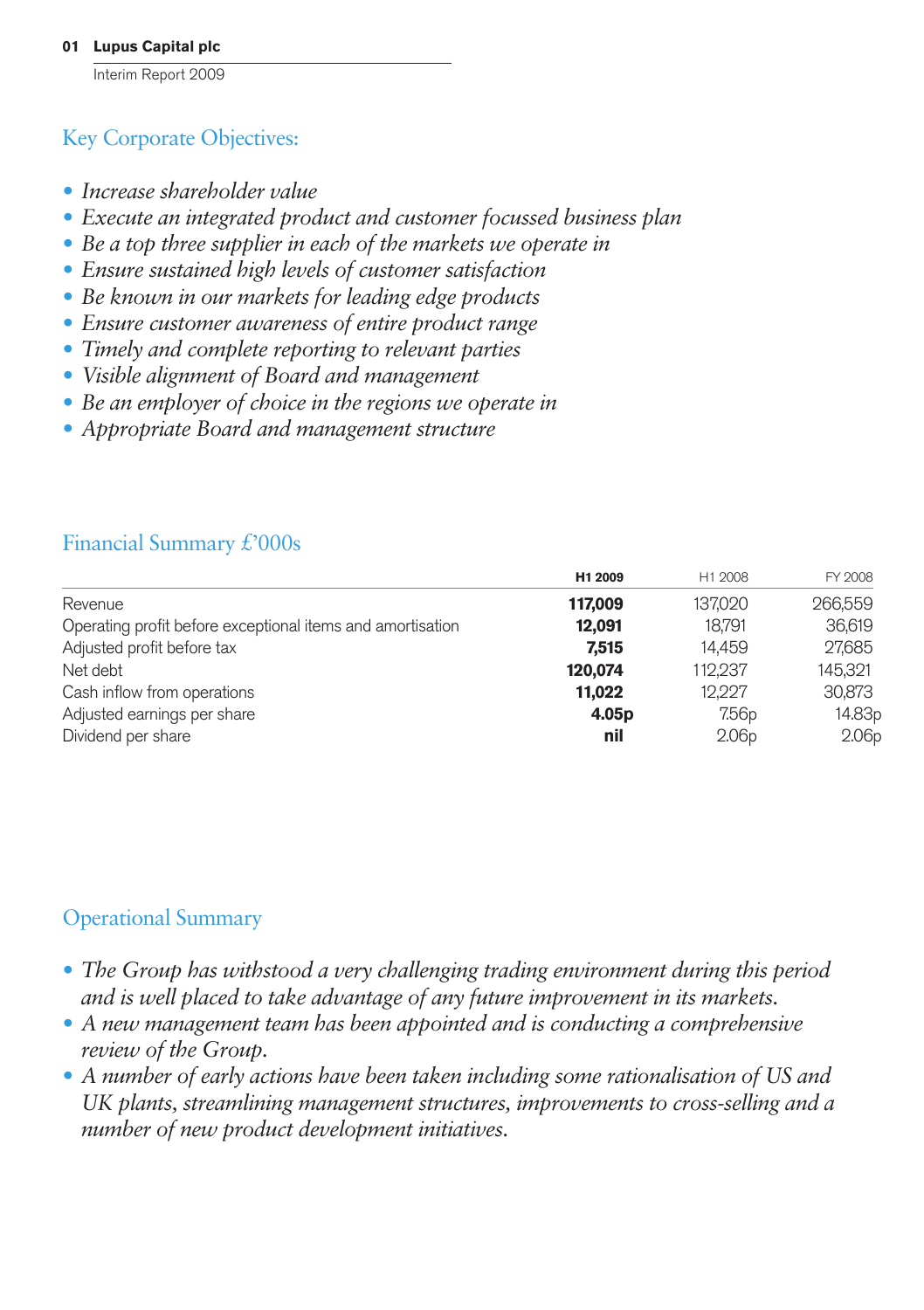Interim Report 2009

Chairman & Chief Executive Officer's statement Michael Jackson & Keith Taylor

## *Dear Shareholder,*

*At the time of the Annual General Meeting in July, I commented that market conditions in the UK, EC and the US remain difficult. This continues to be the case.*

*However, we are seeing early benefits from the recent decisive management actions.*

*These and other initiatives will underpin the Group's performance into 2010 and beyond.*

*The Group is performing in line with the Board's expectations.*

#### **Overview**

Despite challenging economic conditions across all our markets the Group recorded a creditable performance in the period. This was due primarily to our market leading positions, strong divisional management and aggressive cost control programme.

We announced on 1 July 2009 that we had successfully concluded the renegotiation of the Group's banking facilities. The new arrangements have significantly reduced the fixed debt repayment profile over the three year term of the renewed facilities, and enable the Group to take advantage of any increase in future market activity

Immediately following the successful renegotiation of the banking facilities, Greg Hutchings resigned from the Board. Michael Jackson was appointed Chairman and Keith Taylor was appointed Chief Executive Officer, with Paul Felton-Smith joining as Chief Financial Officer. Keith and Paul are undertaking a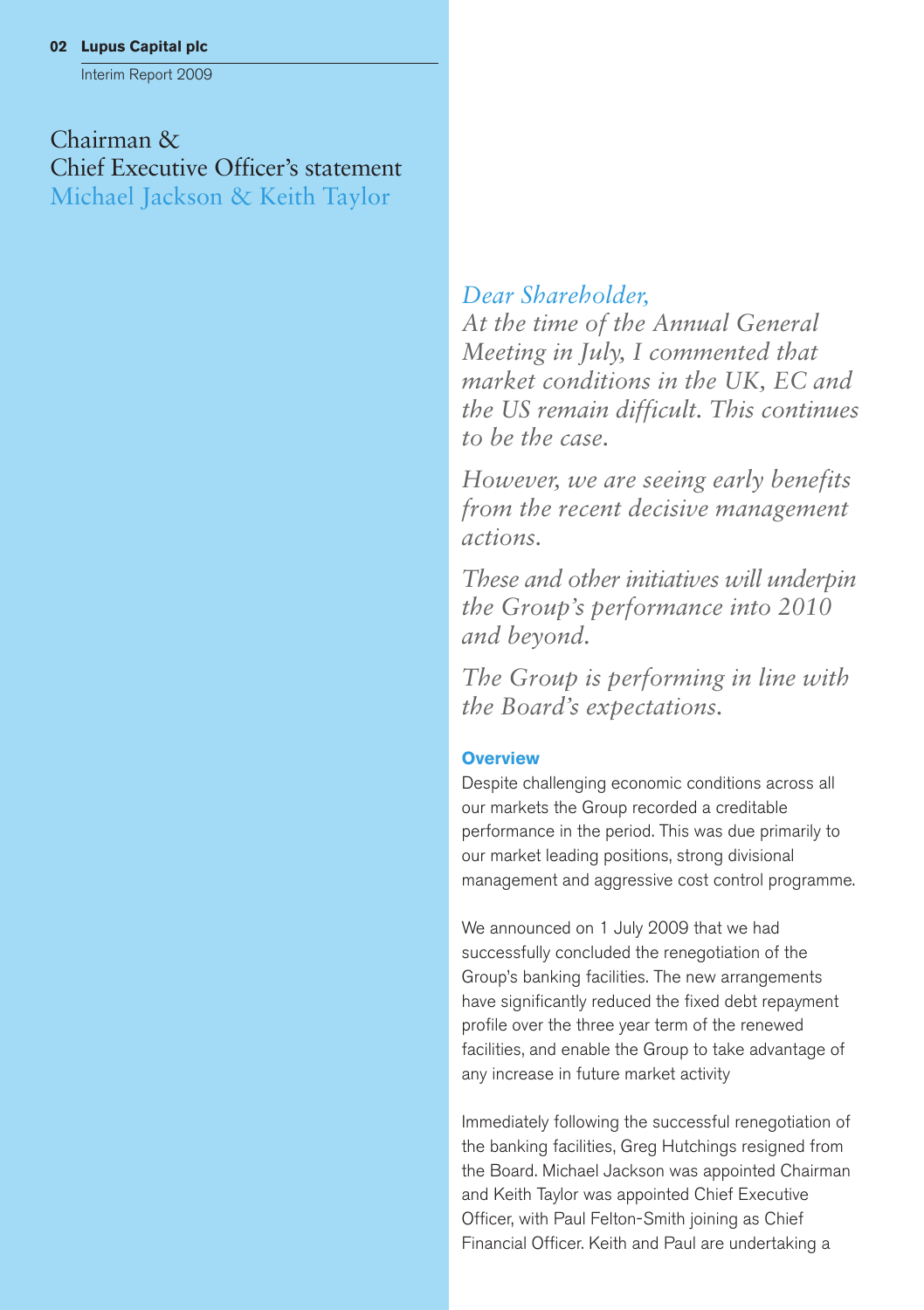comprehensive review of the Group and are expected to report to the Board soon.

The Board continues to evaluate all options for delivering shareholder value.

#### **Results & Performance**

Revenues at £117.0 million were down 14.6% on the same period last year (2008: £137.0 million).

Although representing a 35.6% decrease on the comparable period, the Group records an operating profit before exceptional items and amortisation of £12.1 million (2008: £18.8 million), reflecting the actions taken to realign the cost base. Profit before tax on an adjusted basis was £7.5 million, down 48% (2008: £14.5 million).

Adjusted earnings per share of 4.05p were down 46% (2008: 7.56p).

Net debt stood at £120.1 million at 30 June 2009, a decrease of £25.2 million from 31 December 2008, of which £18.3 million is related to the strengthening of Sterling against the US Dollar over this 6 month period. The revised banking arrangements have extended the Group's facilities to mid-2012 and have significantly reduced the fixed repayment profile over the three year term.

Meanwhile, we have ensured rigorous cost control is established across the Group, which, together with tighter inventory and working capital management, has ensured that we generated cash of £11.0 million in the first six months of 2009 (2008: £12.2 million).

#### **Dividend**

As previously advised, following the renegotiation of our banking facilities, no interim dividend has been declared. We hope to be able to resume dividend

payments when circumstances are more appropriate, consistent with the Group's financial position.

#### **Banking Arrangements**

Lupus successfully concluded the renegotiation of its banking facilities on 30 June 2009.

The amendments include:

- Roll-over of the existing \$230.0 million LSS facilities and £25.0 million Schlegel facilities, including the reduction of the revolving credit facilities to \$14.0 million and £5.0 million respectively;
- Extension of the term of the Schlegel facilities by one year until mid 2012 to match the final maturity date of the LSS facilities;
- Significant reduction in the fixed repayment profile, with a focus on debt amortisation serviced from free available cash flow of LSS, Schlegel and Gall Thomson Environmental ("GT") and full repayment at maturity;
- Amendments to the debt and interest cover financial covenants, the inclusion of a cash flow cover covenant and removal of all other financial covenants;
- Increased margins to reflect current market conditions; and
- Provision of security over the majority of the LSS and Schlegel assets, including a share pledge over GT by Lupus.

Costs for fees and expenses of some £7.5 million were incurred during the process, of which £1.3 million have been expensed as an exceptional item. £6.2m of these costs have been capitalised and will be charged over the next 3 years to profit and loss.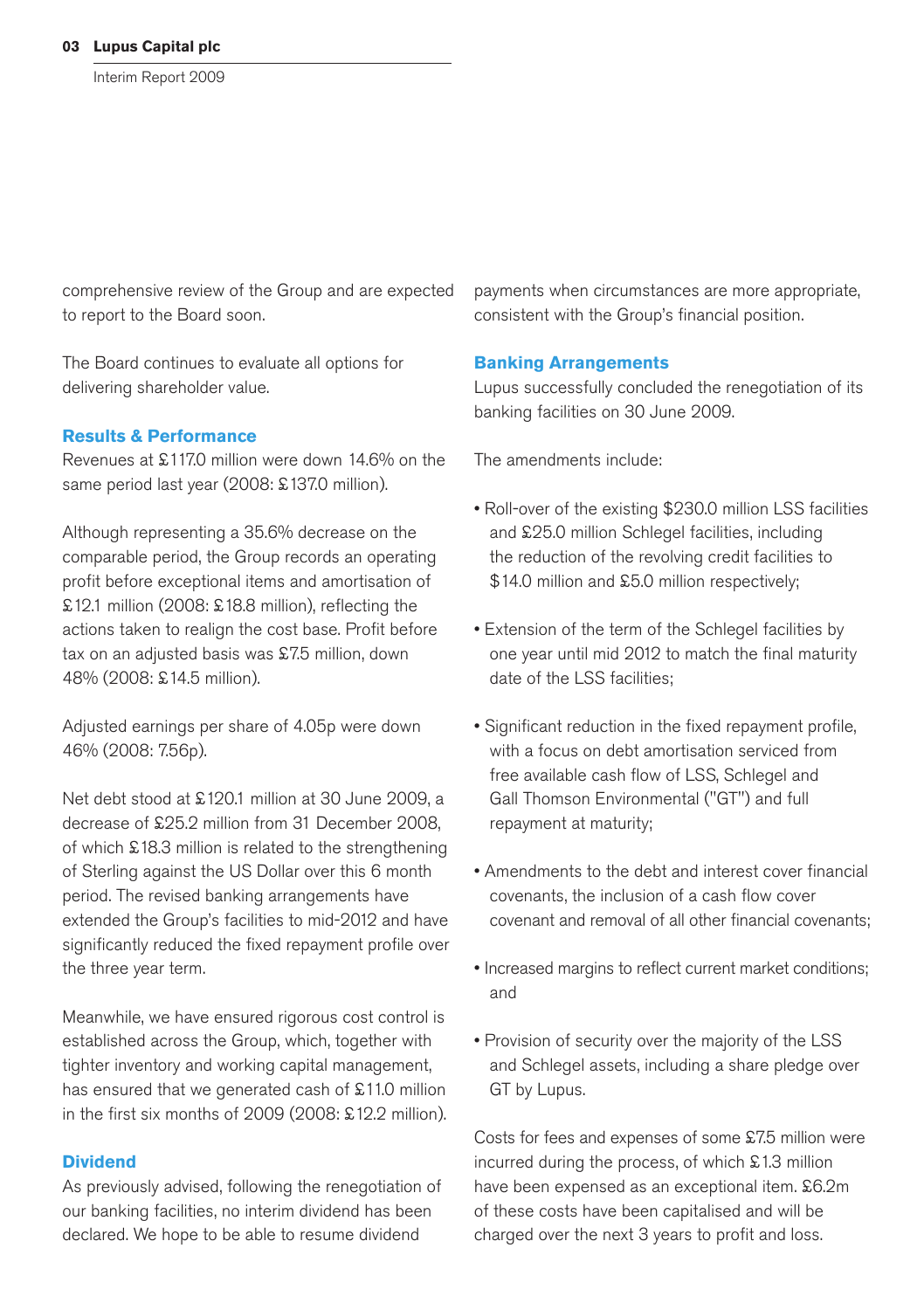Interim Report 2009

Chairman & Chief Executive Officer's statement Michael Jackson & Keith Taylor

#### **Operational Review**

This first six months of the year were very challenging. Both our Building Products businesses and Gall Thomson have done well to withstand such an unprecedented and prolonged period of downturn.

#### **Building Products**

The division comprises our UK, EC and US security and residential products businesses which produce a broad range of items including seals, locks, balances, handles and hinges for the door and window industries.

Revenues were £111.2 million (2008: £130.7 million) whilst operating profit was £1.9 million (2008: £11.3) million).

The Group's new management team is conducting a comprehensive review of the Building Products operation and has already undertaken a number of actions to reduce its cost base and to ensure that our businesses are performing optimally in the current environment.

These include:

- An on-going review of our employee numbers which have been reduced by 12% across all functions since the beginning of the year. Temporary labour costs have also reduced and are under constant review;
- An assessment of our global manufacturing facilities. The operations of our Chicago plant, for example, were transferred to our Statesville plant in August. A facilities footprint analysis is being conducted in the US to maximise opportunities;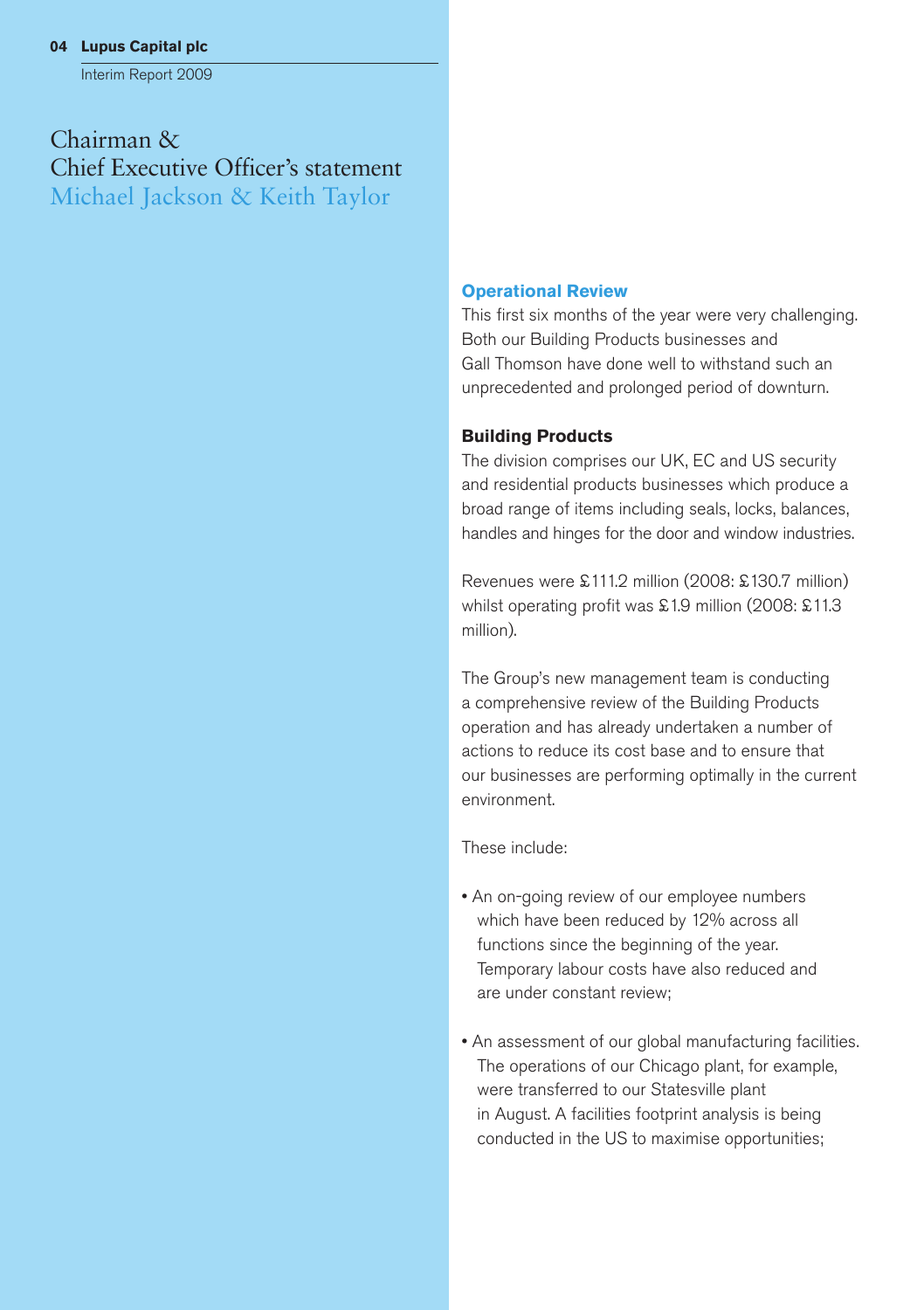- An evaluation of growth opportunities arising from improved cross-selling across the Group as well as a number of new product development initiatives;
- A review of opportunities to further rationalise our back office operations and systems capabilities beyond recent actions which include the merger of LSH and ERA administrative functions;
- Rationalisation of the Group's management structures. An Executive Committee has been formed to bring Group and Divisional management closer together with certain Divisional management teams being merged and business reporting re-aligned; and
- Establishment of a Programme Management Office to control and monitor a significant number of other initiatives which will underpin the ongoing turnaround of the Group.

#### **Gall Thomson**

Gall Thomson is a world leading manufacturer of breakaway couplings.

Revenues were £5.8 million (2008: £6.3 million) whilst operating profit was £2.4 million (2008: £2.6 million).

The business continued to maintain its strong market position with sales, profits and cash generation during the period broadly in line with the same period last year.

#### **Outlook**

At the time of the Annual General Meeting in July, we commented that market conditions in the UK, EC and US remain difficult. This continues to be the case.

However, we are seeing early benefits from the recent decisive management actions. These and other initiatives will underpin the Group's performance into 2010 and beyond.

The Group is performing in line with the Board's expectations.

#### **Michael Jackson**

Chairman

#### **Keith Taylor**

Chief Executive Officer

7 September 2009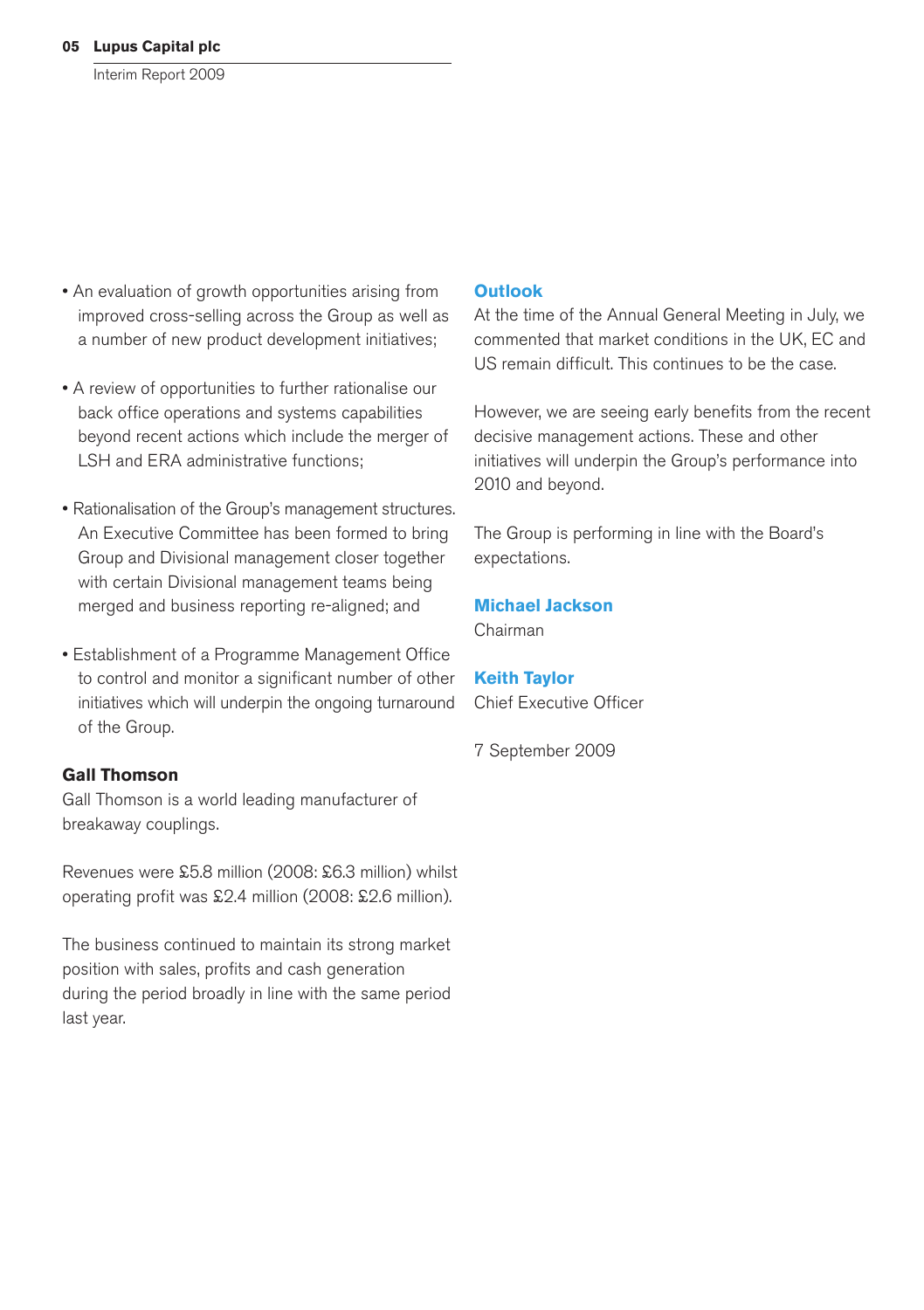# Condensed consolidated income statement

For the six months ended 30 June 2009

|                                                                  | Note | Six months ended<br>30 June 2009<br>(unaudited)<br>£'000 | Six months ended<br>30 June 2008<br>(unaudited)<br><b>COO3</b> | Year ended<br>31 December 2008<br>(audited)<br>£'000 |
|------------------------------------------------------------------|------|----------------------------------------------------------|----------------------------------------------------------------|------------------------------------------------------|
| <b>Revenue</b><br>Cost of sales                                  | 3    | 117,009<br>(78, 079)                                     | 137,020<br>(89,503)                                            | 266,559<br>(175, 666)                                |
| <b>Gross profit</b>                                              |      | 38,930                                                   | 47,517                                                         | 90,893                                               |
| <b>Administrative expenses</b>                                   |      | (34, 606)                                                | (33,619)                                                       | (70,046)                                             |
| <b>Operating profit</b>                                          | 3    | 4,324                                                    | 13,898                                                         | 20,847                                               |
| Analysed as:<br>Operating profit before exceptional items        |      |                                                          |                                                                |                                                      |
| and amortisation of intangible assets                            |      | 12,091                                                   | 18,791                                                         | 36,619                                               |
| Exceptional items                                                | 4    | (2,006)                                                  |                                                                | (5,987)                                              |
| Amortisation of intangible assets<br><b>Operating profit</b>     |      | (5,761)<br>4,324                                         | (4,893)<br>13,898                                              | (9,785)<br>20,847                                    |
|                                                                  |      |                                                          |                                                                |                                                      |
| Finance income                                                   | 5    | 239                                                      | 968                                                            | 1,687                                                |
| Finance costs                                                    | 5    | (5,849)                                                  | (5,703)                                                        | (11,743)                                             |
| Net finance costs                                                |      | (5,610)                                                  | (4,735)                                                        | (10,056)                                             |
| (Loss)/profit before taxation                                    |      | (1, 286)                                                 | 9,163                                                          | 10,791                                               |
| Income tax expense                                               | 6    | 211                                                      | (2,932)                                                        | (4,275)                                              |
| (Loss)/profit for the period from continuing operations          |      | (1,075)                                                  | 6,231                                                          | 6,516                                                |
| <b>Earnings per share</b>                                        |      |                                                          |                                                                |                                                      |
| - Basic EPS from continuing operations                           | 7    | (0.83p)                                                  | 4.79p                                                          | 5.01 <sub>p</sub>                                    |
| - Diluted EPS from continuing operations                         | 7    | (0.83p)                                                  | 4.79p                                                          | 4.92p                                                |
| All results relate to continuing operations                      |      |                                                          |                                                                |                                                      |
| <b>Non GAAP measure</b>                                          |      |                                                          |                                                                |                                                      |
| Adjusted <sup>1</sup> profit before taxation                     |      | 7,515                                                    | 14,459                                                         | 27,685                                               |
| <b>Earnings per share</b>                                        |      |                                                          |                                                                |                                                      |
| $-$ Adjusted <sup>1</sup> basic EPS from continuing operations   | 7    | 4.05p                                                    | 7.56p                                                          | 14.83p                                               |
| $-$ Adjusted <sup>1</sup> diluted EPS from continuing operations | 7    | 4.05p                                                    | 7.56p                                                          | 14.57p                                               |

1 before amortisation of intangible assets, deferred tax on amortisation of intangible assets, exceptional items, unwinding of discount on provisions, amortisation of borrowing costs and the associated tax effect.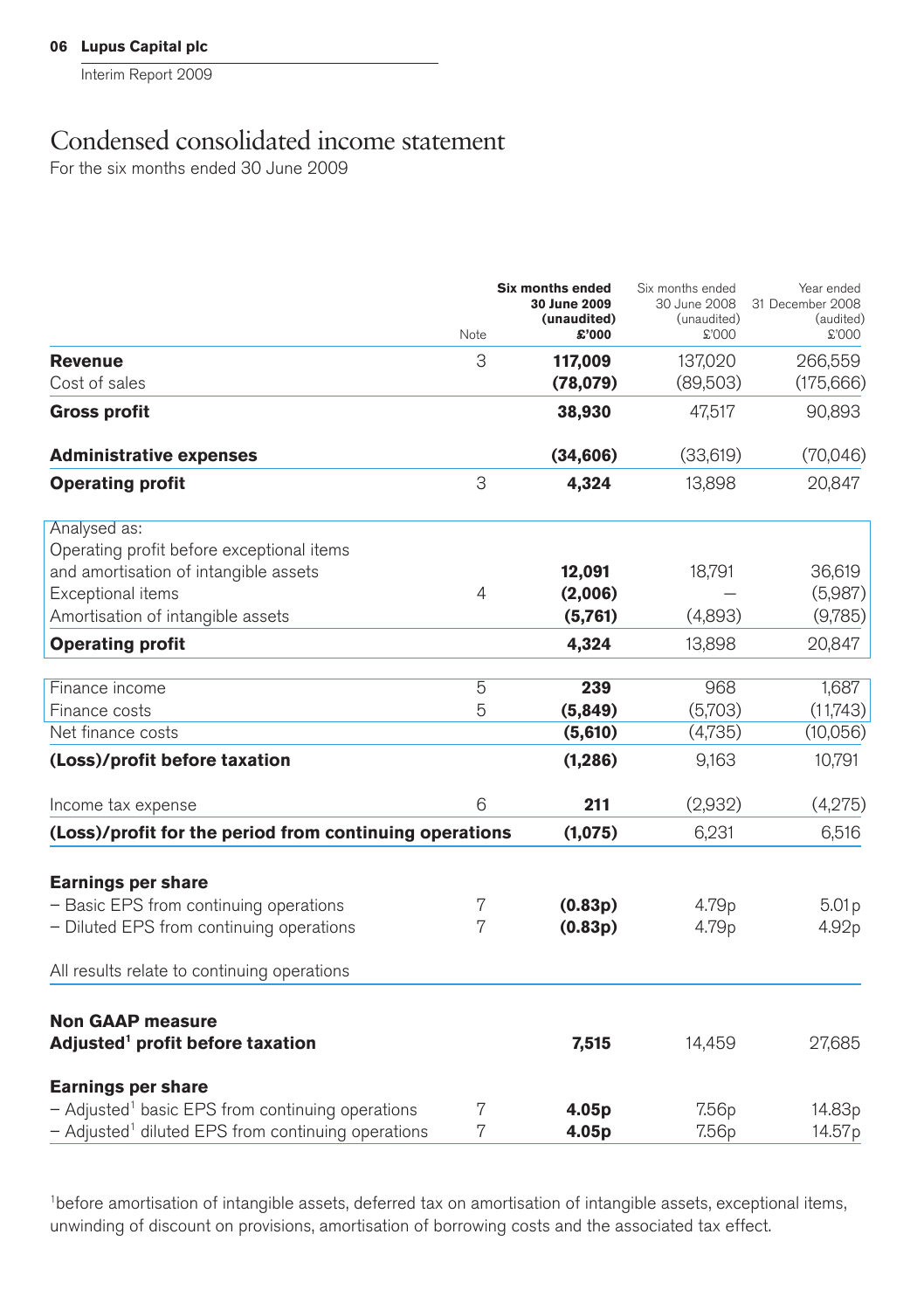# Condensed consolidated statement of comprehensive income

For the six months ended 30 June 2009

|                                                                                                                                                                                                                     | Six months ended<br>30 June 2009<br>(unaudited)<br>£'000 | Six months ended<br>30 June 2008<br>(unaudited)<br>£'000 | Year ended<br>31 December 2008<br>(audited)<br>\$'000 |
|---------------------------------------------------------------------------------------------------------------------------------------------------------------------------------------------------------------------|----------------------------------------------------------|----------------------------------------------------------|-------------------------------------------------------|
| (Loss)/profit for the period                                                                                                                                                                                        | (1,075)                                                  | 6,231                                                    | 6,516                                                 |
| Actuarial losses on defined benefit plans<br>Exchange differences on retranslation of foreign operations<br>Effective portion of changes in value of cash flow hedges<br>Tax on items recognised directly in equity | (19, 156)<br>841                                         | 1.514<br>(115)                                           | (5,559)<br>42,620<br>(2,392)<br>1,890                 |
| Other comprehensive income for the period                                                                                                                                                                           | (18, 315)                                                | 1.399                                                    | 36,559                                                |
| Total comprehensive income for the period, attributable<br>to equity holders of the parent                                                                                                                          | (19, 390)                                                | 7,630                                                    | 43,075                                                |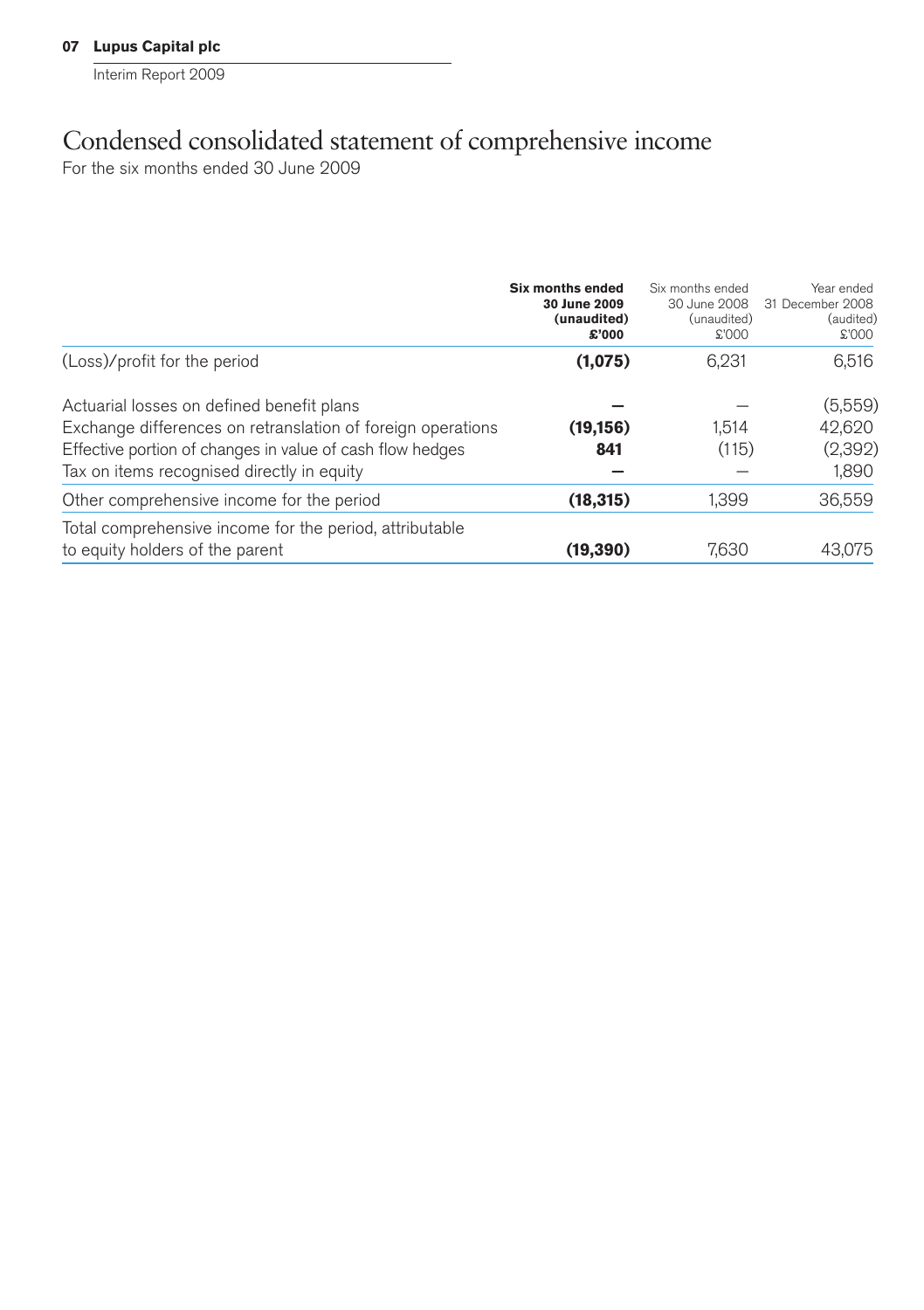# Condensed consolidated statement of changes in equity

For the six months ended 30 June 2009

|                                                                                                     | <b>Share</b><br>capital<br>£'000 | <b>Share</b><br>premium<br>£'000 | Other<br>reserves<br>£'000 | <b>Treasury</b><br>reserve<br>£'000 | <b>Hedging Translation</b><br>reserve<br>£'000 | reserve<br>£'000         | Retained<br>earnings<br>£'000 | Total<br>£'000       |
|-----------------------------------------------------------------------------------------------------|----------------------------------|----------------------------------|----------------------------|-------------------------------------|------------------------------------------------|--------------------------|-------------------------------|----------------------|
| At 1 January 2008                                                                                   | 6,861                            | 45                               | 10,389                     | (1,075)                             | (1,546)                                        |                          | $(1,801)$ 194,259             | 207,132              |
| Shares issued net of costs                                                                          | 3                                | 56                               |                            |                                     |                                                |                          |                               | 59                   |
| Share buyback                                                                                       | —                                |                                  |                            | (5,689)                             |                                                |                          |                               | (5,689)              |
| Transactions with owners                                                                            | 3                                | 56                               | —                          | (5,689)                             | $\overline{\phantom{0}}$                       | $\overline{\phantom{0}}$ | -                             | (5,630)              |
| Profit for the period<br>Other comprehensive income:<br>Exchange differences on                     |                                  |                                  |                            |                                     |                                                |                          | 6,231                         | 6,231                |
| retranslation of foreign operations<br>Effective portion of changes in<br>value of cash flow hedges |                                  |                                  |                            |                                     | (115)                                          | 1,514                    |                               | 1,514<br>(115)       |
|                                                                                                     |                                  |                                  |                            |                                     |                                                |                          |                               |                      |
| Total comprehensive income<br>for the period                                                        |                                  |                                  |                            |                                     | (115)                                          | 1,514                    | 6,231                         | 7,630                |
| At 30 June 2008                                                                                     | 6,864                            | 101                              | 10,389                     | (6,764)                             | (1,661)                                        |                          | (287) 200,490                 | 209,132              |
| Dividends paid                                                                                      |                                  |                                  |                            |                                     |                                                |                          | (7,232)                       | (7,232)              |
| Share based payments                                                                                |                                  |                                  |                            |                                     |                                                |                          | 55                            | 55                   |
| Transactions with owners                                                                            | $\overline{\phantom{0}}$         |                                  |                            |                                     |                                                |                          | (7,177)                       | (7,177)              |
| Profit for the period<br>Other comprehensive income:<br>Exchange differences on                     |                                  |                                  |                            |                                     |                                                |                          | 285                           | 285                  |
| retranslation of foreign operations<br>Actuarial losses on defined                                  |                                  |                                  |                            |                                     |                                                | 41,106                   |                               | 41,106               |
| benefit plans                                                                                       |                                  |                                  |                            |                                     |                                                |                          | (5,559)                       | (5,559)              |
| Tax on items recognised directly<br>in equity                                                       |                                  |                                  |                            |                                     |                                                |                          | 1,890                         | 1,890                |
| Effective portion of changes in<br>value of cash flow hedges                                        |                                  |                                  |                            |                                     | (2,277)                                        |                          |                               | (2,277)              |
| Total comprehensive income<br>for the period                                                        |                                  |                                  |                            |                                     | (2, 277)                                       | 41,106                   | (3,384)                       | 35,445               |
| At 31 December 2008                                                                                 | 6,864                            | 101                              | 10,389                     | (6,764)                             | (3,938)                                        | 40,819                   | 189,929                       | 237,400              |
| Share based payments                                                                                |                                  |                                  |                            |                                     |                                                |                          | 13                            | 13                   |
| Transaction with owners                                                                             |                                  |                                  |                            |                                     |                                                |                          | 13                            | 13                   |
| Loss for the period<br>Other comprehensive income:<br>Exchange differences on                       |                                  |                                  |                            |                                     |                                                |                          | (1,075)                       | (1,075)              |
| retranslation of foreign operations<br>Effective portion of changes in                              |                                  |                                  |                            |                                     |                                                | (19, 156)                |                               | (19, 156)            |
| value of cash flow hedges                                                                           |                                  |                                  |                            |                                     | 841                                            |                          |                               | 841                  |
| Total comprehensive income<br>for the period                                                        |                                  |                                  |                            |                                     | 841                                            | (19, 156)                |                               | $(1,075)$ $(19,390)$ |
| <b>At 30 June 2009</b>                                                                              | 6.864                            | 101                              | 10,389                     | (6,764)                             | (3,097)                                        |                          | 21,663 188,867                | 218,023              |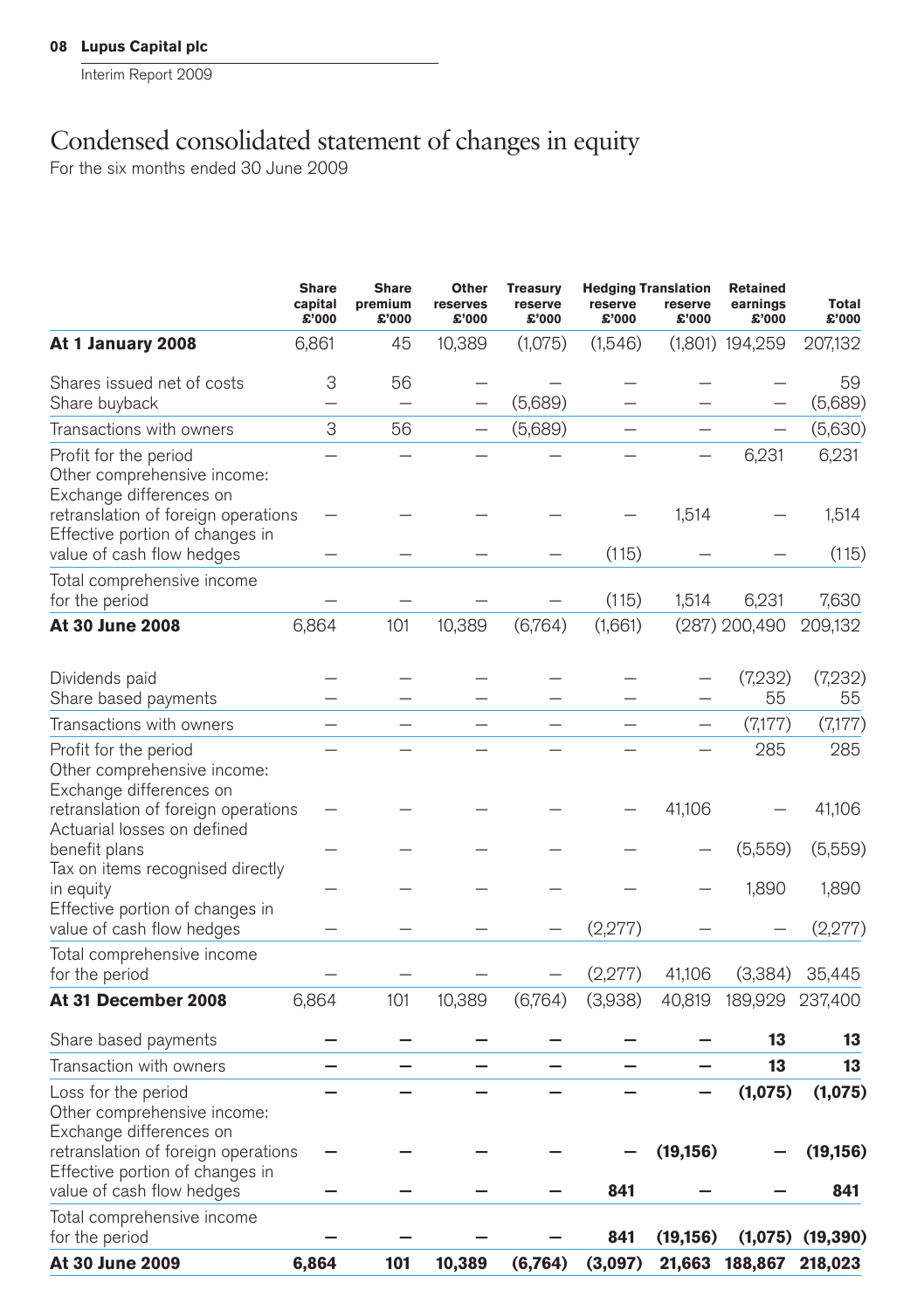## Condensed consolidated statement of financial position At 30 June 2009

**At 30 June** At 30 June At 31 December<br>2009 2008 2008 **2009** 2008 2008 **(unaudited)** (unaudited) (audited)<br>**6'000** (audited)<br> $\mathbf{F}^{\prime}$ **£'000** £'000 £'000 **Assets Non-current assets** Intangible assets **328,909** 302,066 369,260 Property, plant and equipment **35,366** 35,886 41,663 Deferred tax **6,740** 10,828 8,297 **371.015** 348.780 419.220 **Current assets** Inventories **27,960** 35,007 36,857 Trade and other receivables **36,641** 42,620 34,720<br>
Cash and cash equivalents **36,641** 31,034 32,407 Cash and cash equivalents **94,505** 108,661 103,984<br>**465.520** 457.441 523.204 **Total assets 465,520** 457,441 523,204 **Liabilities Current liabilities** Current tax payable **(6,047)** (6,645) (6,321)<br>
Trade and other payables **(6,047)** (6,545) (37,893) (45.411) (39.148) Trade and other payables **(37,893)** (37,893) Provisions **(2,545)** – – Finance lease obligations **(134)** (188) (231)<br>
Interest bearing loans and borrowings **(6.348)** (21.676) (27.857) Interest bearing loans and borrowings **(52,967)** (73,820) (73,557) **Non-current liabilities** Finance lease obligations **(14)** (135) (54)<br>Deferred tax **(25.164)** (30.163) (30.386) Deferred tax **(25,164)** (30,163) (30,386) Interest bearing loans and borrowings **(143,482)** (121,272) (149,586) Employee benefit liability **(6,438) (6,438)** Provisions **(16,046)** (17,873) (20,441) Derivative fi nancial instruments **(3,097)** (1,659) (3,938) Other payables **(289)** (142) (244) **(194,530)** (174,489) (212,247) **Total liabilities (247,497)** (248,309) (285,804) **Net assets 218,023** 209,132 237,400 **Equity Capital and reserves attributable to equity holders of the company**

| Retained earnings<br><b>Total equity</b> | 188.867<br>218,023 | 200,490<br>209,132 | 189,929<br>237,400 |
|------------------------------------------|--------------------|--------------------|--------------------|
| Translation reserve                      | 21.663             | (287)              | 40.819             |
| Hedging reserve                          | (3,097)            | (1.661)            | (3,938)            |
| Treasury reserve                         | (6.764)            | (6.764)            | (6,764)            |
| Other reserves                           | 10.389             | 10.389             | 10.389             |
| Share premium                            | 101                | 101                | 101                |
| Called up share capital                  | 6.864              | 6.864              | 6.864              |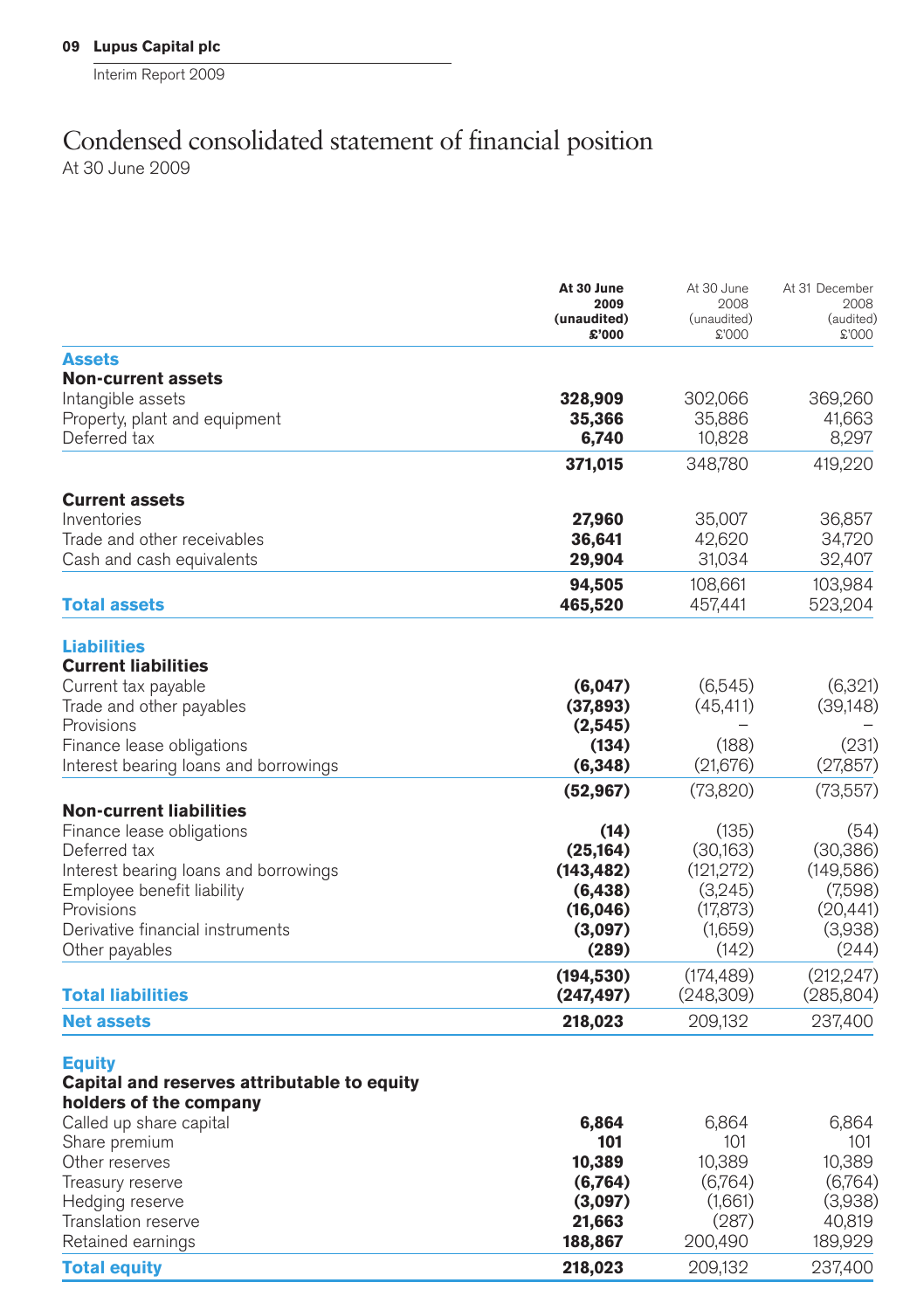Interim Report 2009

# Condensed consolidated cash flow statement

For the six months ended 30 June 2009

|                                                                                                                   | <b>Six months ended</b><br>30 June<br>2009<br>(unaudited)<br>ዴ'000 | Six months ended<br>30 June<br>2008 | Year ended<br>31 December<br>2008 |
|-------------------------------------------------------------------------------------------------------------------|--------------------------------------------------------------------|-------------------------------------|-----------------------------------|
|                                                                                                                   |                                                                    | (unaudited)<br>£'000                | (audited)<br>£'000                |
| Cash flows from operating activities                                                                              |                                                                    |                                     |                                   |
| (Loss)/profit before tax                                                                                          | (1, 286)                                                           | 9,163                               | 10,791                            |
| Net finance costs                                                                                                 | 5,610                                                              | 4,735                               | 10,056                            |
| Depreciation                                                                                                      | 3,530                                                              | 2,911                               | 6,251                             |
| Amortisation                                                                                                      | 5,761                                                              | 4,893                               | 9,785                             |
| Property, plant and equipment written off                                                                         | 240                                                                |                                     | 1,237                             |
| Share based payments                                                                                              | 15                                                                 |                                     | 55                                |
| Movement in inventories                                                                                           | 6,911                                                              | (722)                               | 4,013                             |
| Movement in trade and other receivables                                                                           | (2,693)                                                            | (5,886)                             | 5,891                             |
| Movement in trade and other payables                                                                              | (3,570)                                                            | (292)                               | (14, 228)                         |
| Movement in provisions                                                                                            | (1,980)                                                            | (1,048)                             | 373                               |
| Income tax paid                                                                                                   | (1,516)                                                            | (1,527)                             | (3,351)                           |
| Net cash inflow from operating activities                                                                         | 11,022                                                             | 12,227                              | 30,873                            |
| <b>Investing activities</b>                                                                                       |                                                                    |                                     |                                   |
| Payments to aquire property, plant and equipment                                                                  | (1, 250)                                                           | (2,630)                             | (4, 484)                          |
| Proceeds from sales of property, plant and equipment                                                              |                                                                    | 329                                 |                                   |
| Deferred consideration on previous acquisition                                                                    |                                                                    | (12,500)                            | (12,500)                          |
| Interest received                                                                                                 | 233                                                                | 989                                 | 1,708                             |
| Net cash outflow from investing activities                                                                        | (1,017)                                                            | (13, 812)                           | (15, 276)                         |
|                                                                                                                   |                                                                    |                                     |                                   |
| <b>Financing activities</b>                                                                                       |                                                                    |                                     |                                   |
| Proceeds from share issue, net of costs                                                                           |                                                                    | 59                                  | 59                                |
| Purchase of treasury shares                                                                                       |                                                                    | (5,692)                             | (5,689)                           |
| Equity dividends paid                                                                                             |                                                                    |                                     | (7,232)                           |
| New borrowings                                                                                                    |                                                                    | 5,012                               | 5,390                             |
| Interest paid                                                                                                     | (7, 811)                                                           | (5,607)                             | (9,849)                           |
| Repayment of short term borrowings                                                                                | (2,500)                                                            | (8,514)                             | (17,937)                          |
| Repayment of capital element of finance leases                                                                    | (137)                                                              | (79)                                | (117)                             |
| Net cash outflow from financing activities                                                                        | (10, 448)                                                          | (14, 821)                           | (35, 375)                         |
| Decrease in cash and cash equivalents                                                                             | (443)                                                              | (16, 406)                           | (19,778)                          |
|                                                                                                                   | (2,060)                                                            | 471                                 | 5,216                             |
| Effect of exchange rates on cash and cash equivalents<br>Cash and cash equivalents at the beginning of the period | 32,407                                                             | 46,969                              | 46,969                            |
| Cash and cash equivalents at the period end                                                                       | 29,904                                                             | 31,034                              | 32.407                            |
|                                                                                                                   |                                                                    |                                     |                                   |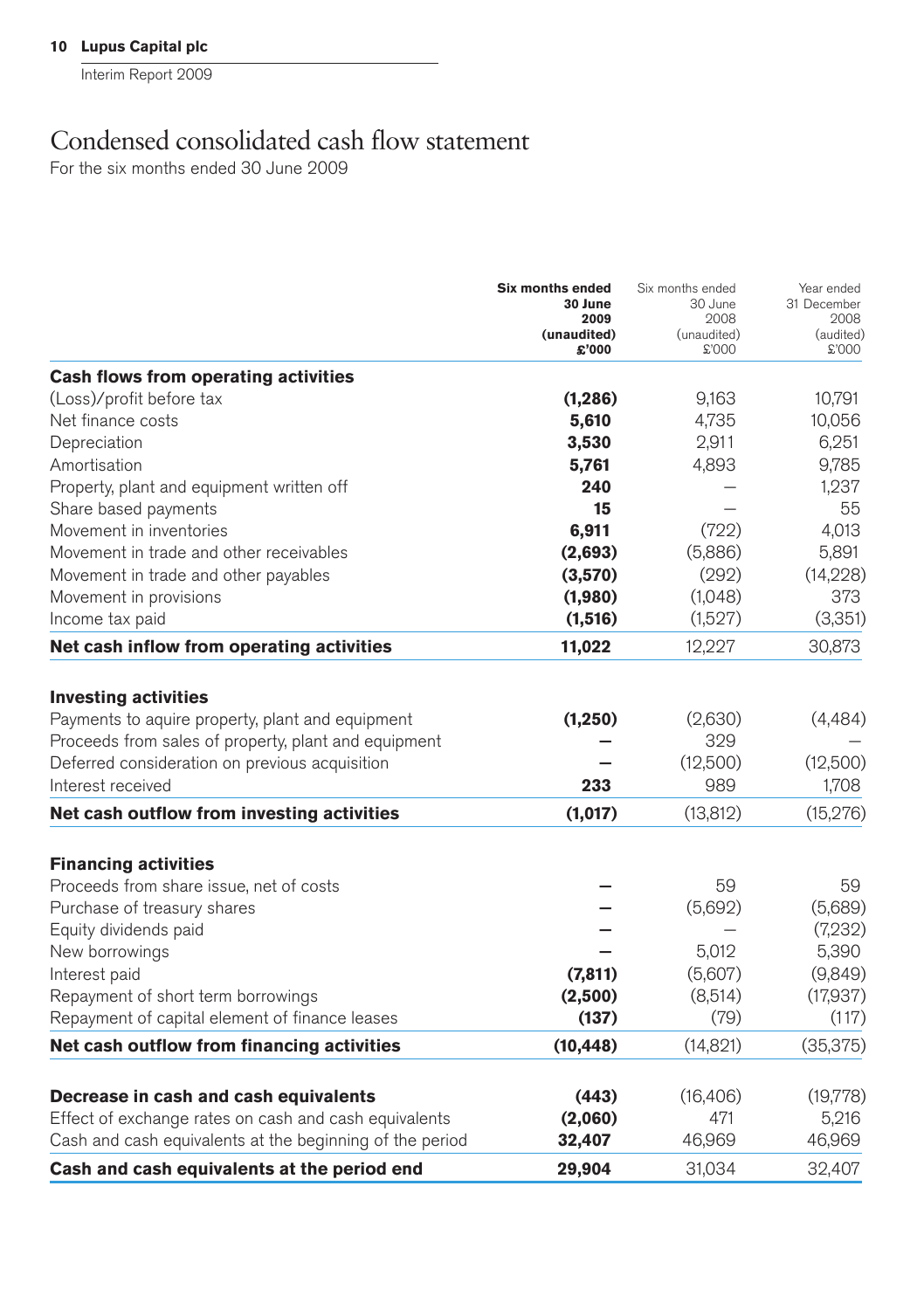Interim Report 2009

## Notes to the Interim Report

#### **1. Status of the interim fi nancial statements**

The Group's interim financial statements for the six months ended 30 June 2009 were authorised for issue by the directors on 7 September 2009. The consolidated interim financial information, which is unaudited, does not constitute statutory accounts within the meaning of Section 435 of the Companies Act 2006. The statutory accounts for the year ended 31 December 2008 have been reported on by the Group's auditors, received an unqualified audit report and have been filed with the registrar of companies at Companies House.

#### **2. Accounting policies**

The interim financial information has been prepared on the basis of the recognition and measurement requirements of International Financial Reporting Standards (IFRS), which were the accounting policies used in the Report and Accounts for the Group for the year ended 31 December 2008. The accounting policies are unchanged from those used in the last annual accounts, with the exception of the adoption of IAS1(revised) "Presentation of Financial Statements" and IFRS8 "Operating Statements".

#### **3. Segmental analysis**

|                                                          |                                         | Oil services                            |                                         |                                         | <b>Building products</b>                |                                         |                                         | Total                                   |                                         |
|----------------------------------------------------------|-----------------------------------------|-----------------------------------------|-----------------------------------------|-----------------------------------------|-----------------------------------------|-----------------------------------------|-----------------------------------------|-----------------------------------------|-----------------------------------------|
|                                                          | 6 months<br>to 30 June<br>2009<br>£'000 | 6 months<br>to 30 June<br>2008<br>£'000 | 12 months<br>to 31 Dec<br>2008<br>£'000 | 6 months<br>to 30 June<br>2009<br>£'000 | 6 months<br>to 30 June<br>2008<br>£'000 | 12 months<br>to 31 Dec<br>2008<br>£'000 | 6 months<br>to 30 June<br>2009<br>£'000 | 6 months<br>to 30 June<br>2008<br>£'000 | 12 months<br>to 31 Dec<br>2008<br>£'000 |
| Continuing<br>operations<br>Revenue                      | 5.819                                   | 6.294                                   | 12.286                                  | 111.190                                 | 130.726                                 | 254.273                                 | 117.009                                 | 137.020                                 | 266,559                                 |
| Operating profit                                         | 2,415                                   | 2,606                                   | 5,878                                   | 1,909                                   | 11.292                                  | 14.969                                  | 4.324                                   | 13.898                                  | 20.847                                  |
| Net finance costs                                        |                                         |                                         |                                         |                                         |                                         |                                         | (5,610)                                 | (4,735)                                 | (10,056)                                |
| (Loss)/profit before<br>income tax<br>Income tax expense |                                         |                                         |                                         |                                         |                                         |                                         | (1, 286)<br>211                         | 9,163<br>(2,932)                        | 10,791<br>(4,275)                       |
| (Loss)/profit for<br>the period                          |                                         |                                         |                                         |                                         |                                         |                                         | (1,075)                                 | 6,231                                   | 6,516                                   |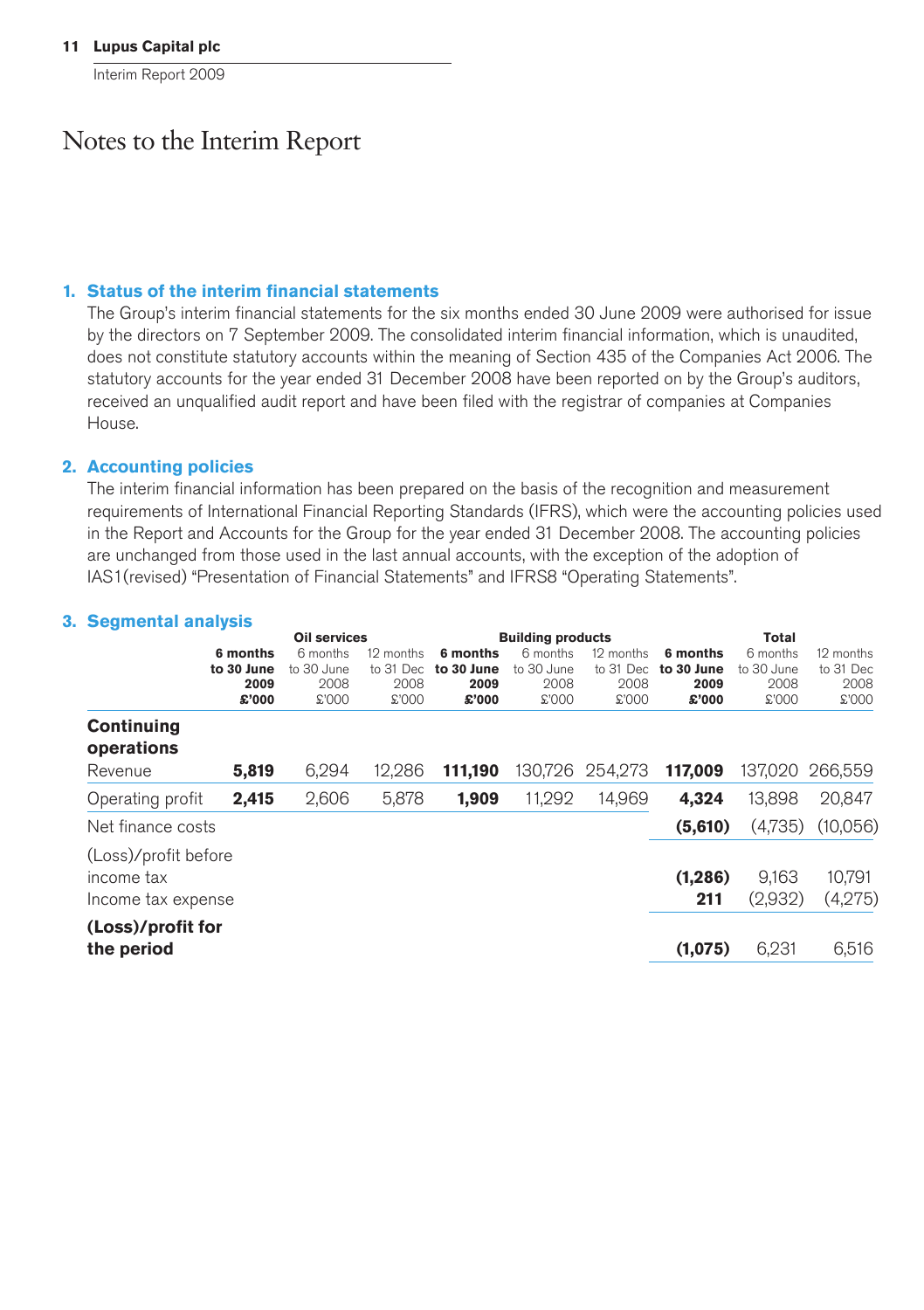Interim Report 2009

# Notes to the Interim Report

## **4. Exceptional items**

|                                                       | Six months ended | Six months ended | Year ended                    |
|-------------------------------------------------------|------------------|------------------|-------------------------------|
|                                                       | 30 June 2009     |                  | 30 June 2008 31 December 2008 |
|                                                       | (unaudited)      | (unaudited)      | (audited)                     |
|                                                       | £'000            | £'000            | £'000                         |
| Redundancy and restructuring costs                    | 685              |                  | 3.243                         |
| Impairment charges associated with restructuring      |                  |                  | 2.744                         |
| Costs associated with negotiating new debt facilities | 1.321            |                  |                               |
|                                                       | 2.006            |                  | 5.987                         |

## **5. Finance income and costs**

|                                                                 | Six months ended<br>30 June 2009<br>(unaudited)<br>£'000 | Six months ended<br>30 June 2008<br>(unaudited)<br>£'000 | Year ended<br>31 December 2008<br>(audited)<br>£'000 |
|-----------------------------------------------------------------|----------------------------------------------------------|----------------------------------------------------------|------------------------------------------------------|
| <b>Finance income</b>                                           |                                                          |                                                          |                                                      |
| Bank interest receivable                                        | 239                                                      | 968                                                      | 1,687                                                |
| <b>Finance costs</b>                                            |                                                          |                                                          |                                                      |
| Interest payable on bank loans and overdraft                    | (4,800)                                                  | (5,045)                                                  | (9,464)                                              |
| Fair value losses on financial instruments - interest rate swap |                                                          |                                                          |                                                      |
| - cash flow hedge, transfer from equity                         |                                                          |                                                          | (1,039)                                              |
| Ineffective portion of changes in value of cash flow hedges     |                                                          |                                                          | (54)                                                 |
| Finance charges payable under finance lease and                 |                                                          |                                                          |                                                      |
| hire purchase contracts                                         | (15)                                                     | (13)                                                     | (30)                                                 |
| Amortisation of borrowing costs                                 | (734)                                                    | (182)                                                    | (364)                                                |
| Unwinding of discount on provisions                             | (300)                                                    | (403)                                                    | (758)                                                |
| Other finance costs                                             |                                                          | (60)                                                     | (34)                                                 |
|                                                                 | (5,849)                                                  | (5,703)                                                  | (11,743)                                             |
| <b>Net finance costs</b>                                        | (5,610)                                                  | (4.735)                                                  | (10,056)                                             |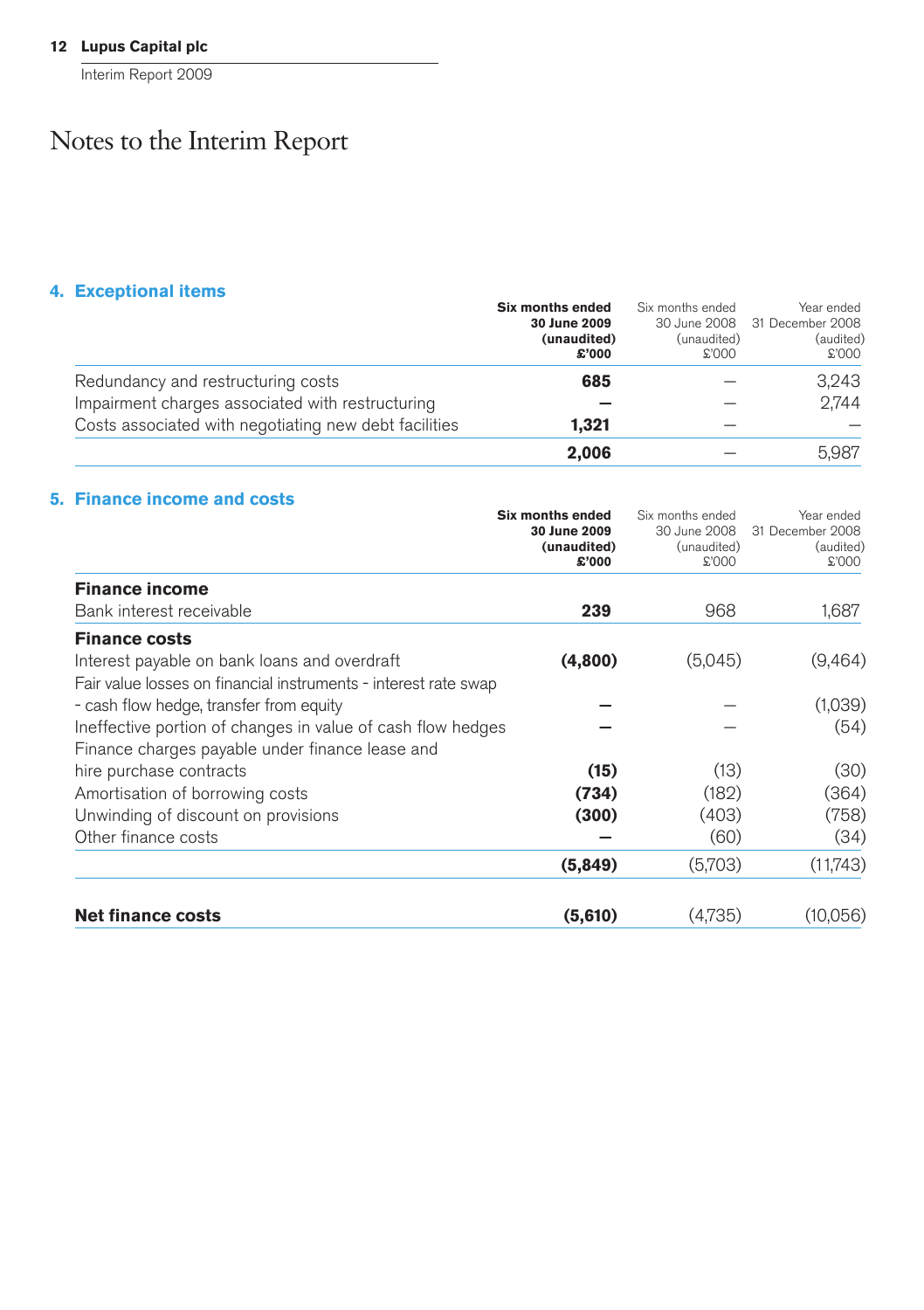Interim Report 2009

#### **6. Taxation**

|                                                   | Six months ended | Six months ended | Year ended       |  |
|---------------------------------------------------|------------------|------------------|------------------|--|
|                                                   | 30 June 2009     | 30 June 2008     | 31 December 2008 |  |
|                                                   | (unaudited)      | (unaudited)      | (audited)        |  |
|                                                   | £'000            | £'000            | £'000            |  |
| <b>Current income tax:</b>                        |                  |                  |                  |  |
| Current income tax charge                         | 1,162            | 3,618            | 6,502            |  |
| Adjustments in respect of prior periods           | 3                | (52)             | (34)             |  |
| Total current income tax                          | 1,165            | 3,566            | 6,468            |  |
|                                                   |                  |                  |                  |  |
| <b>Deferred tax:</b>                              |                  |                  |                  |  |
| Origination and reversal of temporary differences | (1, 383)         | (560)            | (2.193)          |  |

| Income tax expense in the income statement                       | (211)   | 2.932         | 4.275   |
|------------------------------------------------------------------|---------|---------------|---------|
| Total deferred tax                                               | (1.376) | (634)         | (2,193) |
| Urigination and reversal of temporary differences<br>Other items | (1.383) | (UOC)<br>(74) | (2,193) |

## **7. Earnings per share**

Basic earnings per share amounts are calculated by dividing the net profit for the period attributable to ordinary equity shareholders by the weighted average number of ordinary shares outstanding during the period plus the weighted average number of ordinary shares that would be issued on the conversion of all the dilutive potential ordinary shares into ordinary shares.

|                                                                                                     | Six months ended | Six months ended | Year ended       |
|-----------------------------------------------------------------------------------------------------|------------------|------------------|------------------|
|                                                                                                     | 30 June 2009     | 30 June 2008     | 31 December 2008 |
|                                                                                                     | (unaudited)      | (unaudited)      | (audited)        |
|                                                                                                     | '000             | '000             | '000             |
| Weighted average number of shares (including treasury shares)                                       | 137,287          | 137,281          | 137,284          |
| Treasury shares                                                                                     | (7, 447)         | (7,174)          | (7,311)          |
| Weighted average number of shares - basic<br>Effect of dilutive potential ordinary shares - options | 129,840          | 130,107          | 129,973<br>2,348 |
| Weighted average number of shares - diluted                                                         | 129,840          | 130,107          | 132,321          |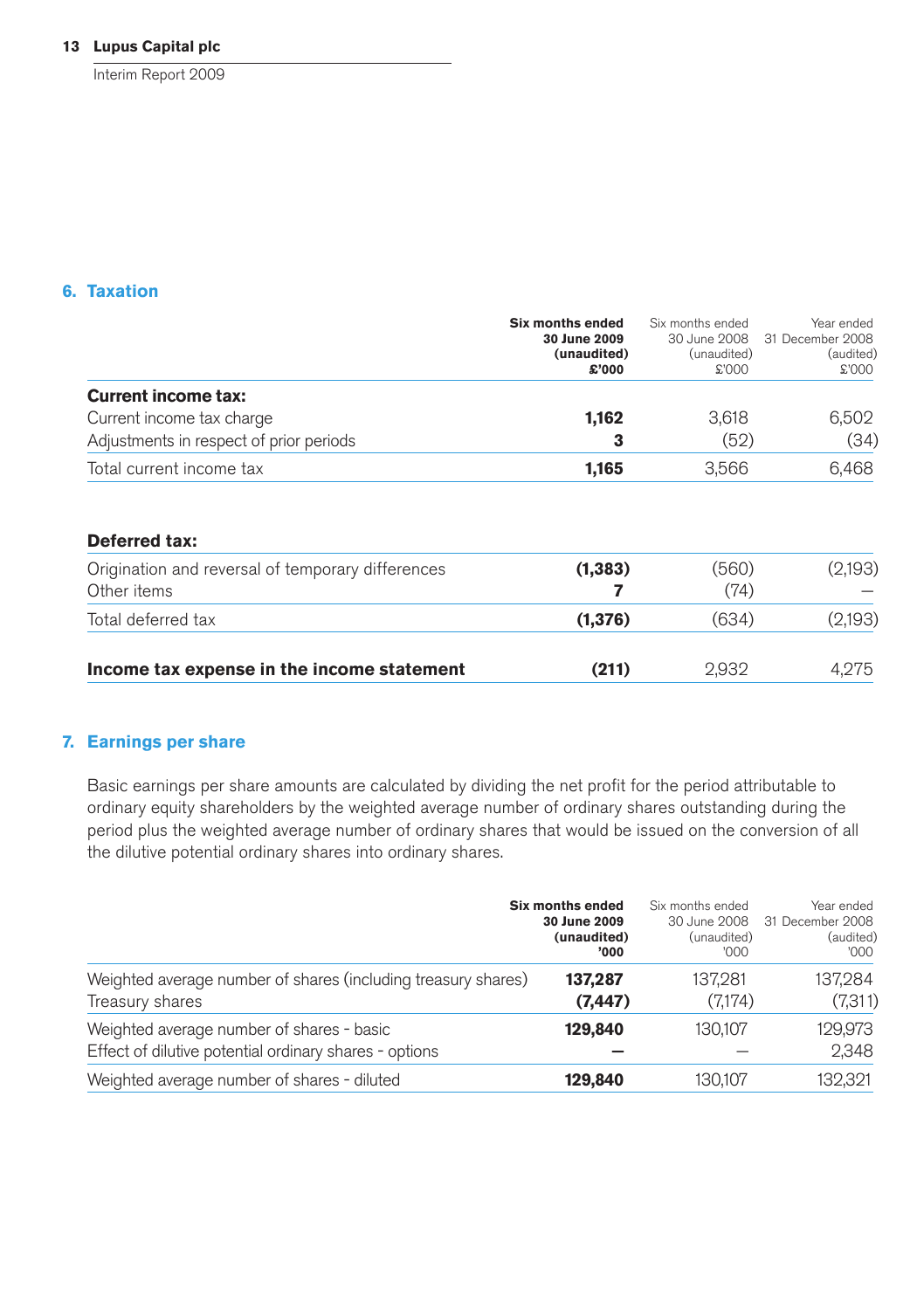## Notes to the Interim Report

#### **7. Earnings per share continued**

#### **Earnings per share from continuing operations before exceptional items and intangible asset amortisation**

The Group presents as exceptional items on the face of the income statement those material items of income and expense, which because of the nature and expected infrequency of the events giving rise to them, merit separate presentation to allow shareholders to understand better the elements of financial performance in the period, so as to facilitate comparison with prior periods and to assess better trends in financial performance.

To this end, adjusted underlying basic and diluted earnings per share is also presented as an additional measure and using the weighted average number of ordinary shares for both basic and diluted amounts as per the table above. Net profit from continuing operations before exceptional items is derived as follows:

|                                                                                                                                                                | Six months ended<br>30 June 2009<br>(unaudited)<br>ዴ'000 | Six months ended<br>30 June 2008<br>(unaudited)<br>\$'000 | Year ended<br>31 December 2008<br>(audited)<br>£'000 |
|----------------------------------------------------------------------------------------------------------------------------------------------------------------|----------------------------------------------------------|-----------------------------------------------------------|------------------------------------------------------|
| (Loss)/profit for the period from continuing operations                                                                                                        | (1,075)                                                  | 6.231                                                     | 6,516                                                |
| Exceptional items                                                                                                                                              | 2,006                                                    |                                                           | 5,987                                                |
| Amortisation of intangible assets, unwinding discount<br>on provisions and amortisation of borrowing costs<br>Tax effect on exceptional costs and amortisation | 6,795                                                    | 5,296                                                     | 10,907                                               |
| of intangible assets                                                                                                                                           | (2, 465)                                                 | (1,695)                                                   | (4,137)                                              |
| Adjusted underlying profit after tax                                                                                                                           | 5,261                                                    | 9,832                                                     | 19,273                                               |
| Adjusted underlying basic earnings per share<br>Adjusted underlying diluted earnings per share                                                                 | 4.05p<br>4.05p                                           | 7.56 <sub>p</sub><br>7.56 <sub>p</sub>                    | 14.83p<br>14.57 p                                    |

#### **8. Dividends**

|                                               | Six months ended | Six months ended | Year ended       |
|-----------------------------------------------|------------------|------------------|------------------|
|                                               | 30 June 2009     | 30 June 2008     | 31 December 2008 |
|                                               | (unaudited)      | (unaudited)      | (audited)        |
|                                               | £'000            | £'000            | \$'000           |
| Dividends paid in the period were as follows: |                  |                  |                  |
| Final dividend for 2007 at 3.51 p per share   |                  |                  | 4.557            |
| Interim dividend for 2008 at 2.06p per share  |                  |                  | 2.675            |
|                                               |                  |                  | 7.232            |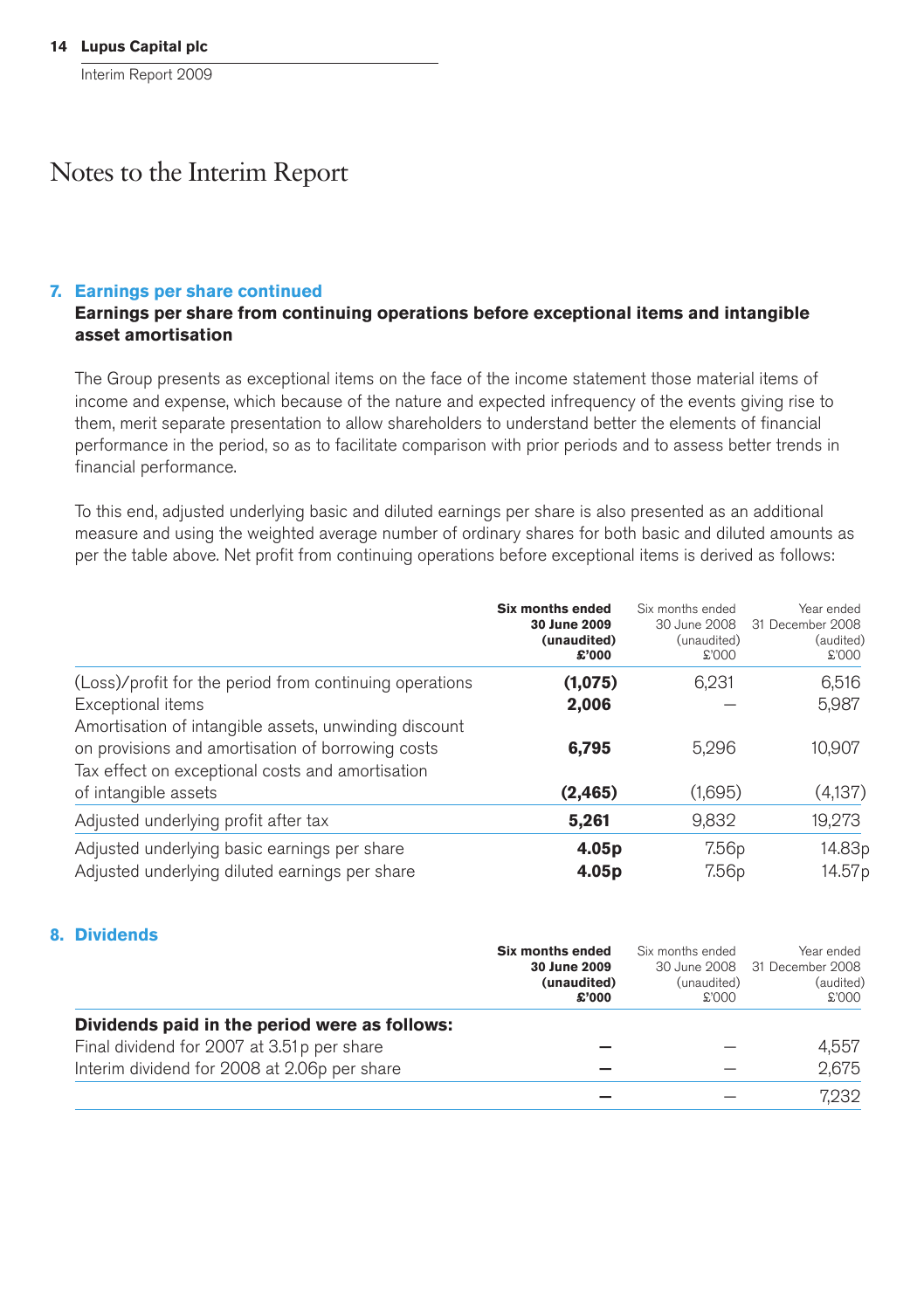# Independent review report to Lupus Capital plc

#### **Introduction**

We have been engaged by the company to review the financial information in the half-yearly financial report for the six months ended 30 June 2009 which comprises the condensed income statement, consolidated condensed statement of comprehensive income, condensed consolidated statement of changes in equity, condensed consolidated statement of financial position, condensed cashflow statement and notes. We have read the other information contained in the half yearly financial report which comprises only the Chairman and Chief Executive Officer's statement and considered whether it contains any apparent misstatements or material inconsistencies with the information in the condensed set of financial statements.

This report is made solely to the company in accordance with guidance contained in ISRE (UK and Ireland) 2410, 'Review of Interim Financial Information performed by the Independent Auditor of the Entity'. Our review work has been undertaken so that we might state to the company those matters we are required to state to them in a review report and for no other purpose. To the fullest extent permitted by law, we do not accept or assume responsibility to anyone other than the company, for our review work, for this report, or for the conclusion we have formed.

#### **Directors' responsibilities**

The half-yearly financial report is the responsibility of, and has been approved by, the directors. The AIM rules of the London Stock Exchange require that the accounting policies and presentation applied to the interim figures are consistent with those which will be adopted in the annual accounts having regard to the accounting standards applicable for such accounts. As disclosed in note 2, the annual financial statements of the group are prepared in accordance with the basis of preparation.

#### **Our responsibility**

Our responsibility is to express to the Company a conclusion on the financial information in the half-yearly financial report based on our review.

#### **Scope of review**

We conducted our review in accordance with International Standard on Review Engagements (UK and Ireland) 2410, 'Review of Interim Financial Information Performed by the Independent Auditor of the Entity' issued by the Auditing Practices Board for use in the United Kingdom. A review of interim financial information consists of making enquiries, primarily of persons responsible for financial and accounting matters, and applying analytical and other review procedures. A review is substantially less in scope than an audit conducted in accordance with International Standards on Auditing (UK and Ireland) and consequently does not enable us to obtain assurance that we would become aware of all significant matters that might be identified in an audit. Accordingly, we do not express an audit opinion.

#### **Conclusion**

Based on our review, nothing has come to our attention that causes us to believe that the financial information in the half-yearly financial report for the six months ended 30 June 2009 is not prepared, in all material respects, in accordance with the basis of accounting described in note 2.

#### **Grant Thornton UK LLP**

Auditor London 7 September 2009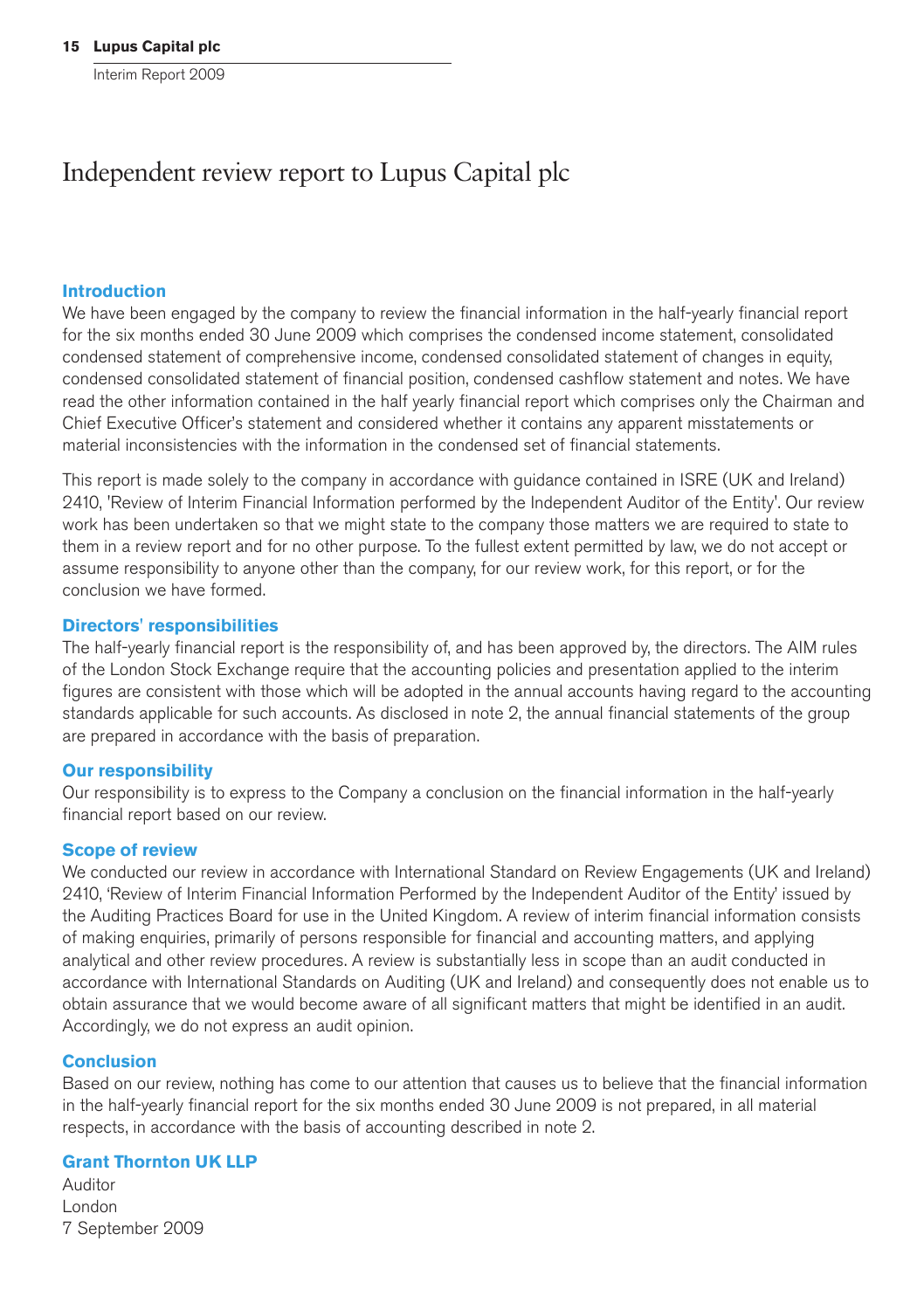Interim Report 2009

# Directors and advisers

| <b>Directors</b>                    | Michael Jackson (Non Executive Chairman)<br>Keith Taylor (Chief Executive Officer)<br>Denis Mulhall (Chief Operating Officer)<br>Paul Felton-Smith (Chief Financial Officer)<br>Roland Tate (Non-Executive Director) |
|-------------------------------------|----------------------------------------------------------------------------------------------------------------------------------------------------------------------------------------------------------------------|
| <b>Secretary</b>                    | Cavendish Administration Limited                                                                                                                                                                                     |
| <b>Company number</b>               | 2806007                                                                                                                                                                                                              |
| <b>Registered office</b>            | Crusader House<br>145-157 St John Street<br>London EC1V 4RU                                                                                                                                                          |
| <b>Auditors</b>                     | Grant Thornton UK LLP<br><b>Grant Thornton House</b><br>Melton Street<br>London NW1 2EP                                                                                                                              |
| <b>Registrar</b>                    | Capita Registrars Limited<br>The Registry<br>34 Beckenham Road<br>Beckenham<br>Kent BR3 4TU                                                                                                                          |
| <b>Nominated adviser and Broker</b> | Collins Stewart Europe Limited<br>88 Wood Street<br>London EC2V 7QR                                                                                                                                                  |
| <b>Website</b>                      | www.lupuscapital.co.uk                                                                                                                                                                                               |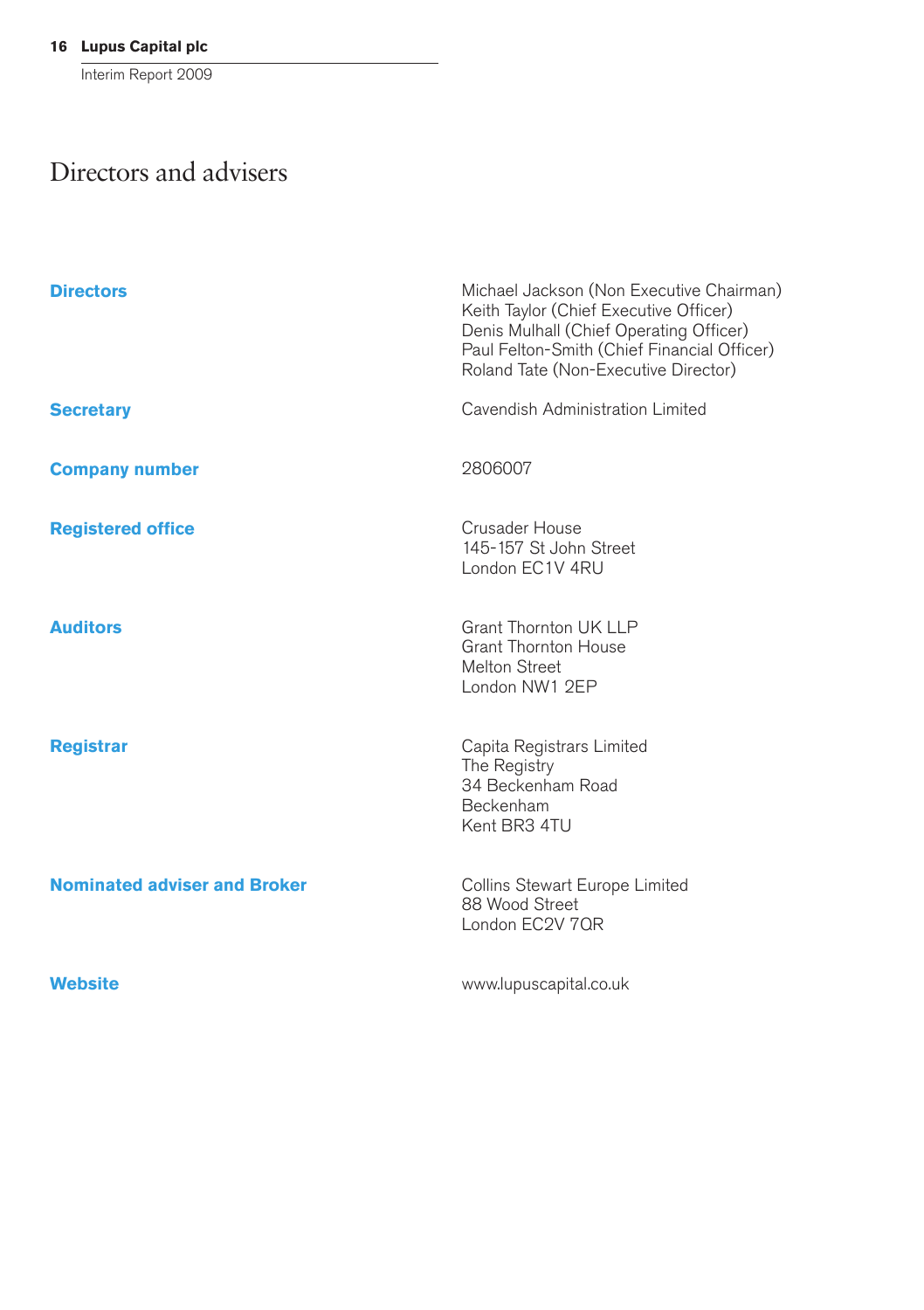

**Design & Production** www.ckdcorp.co.uk